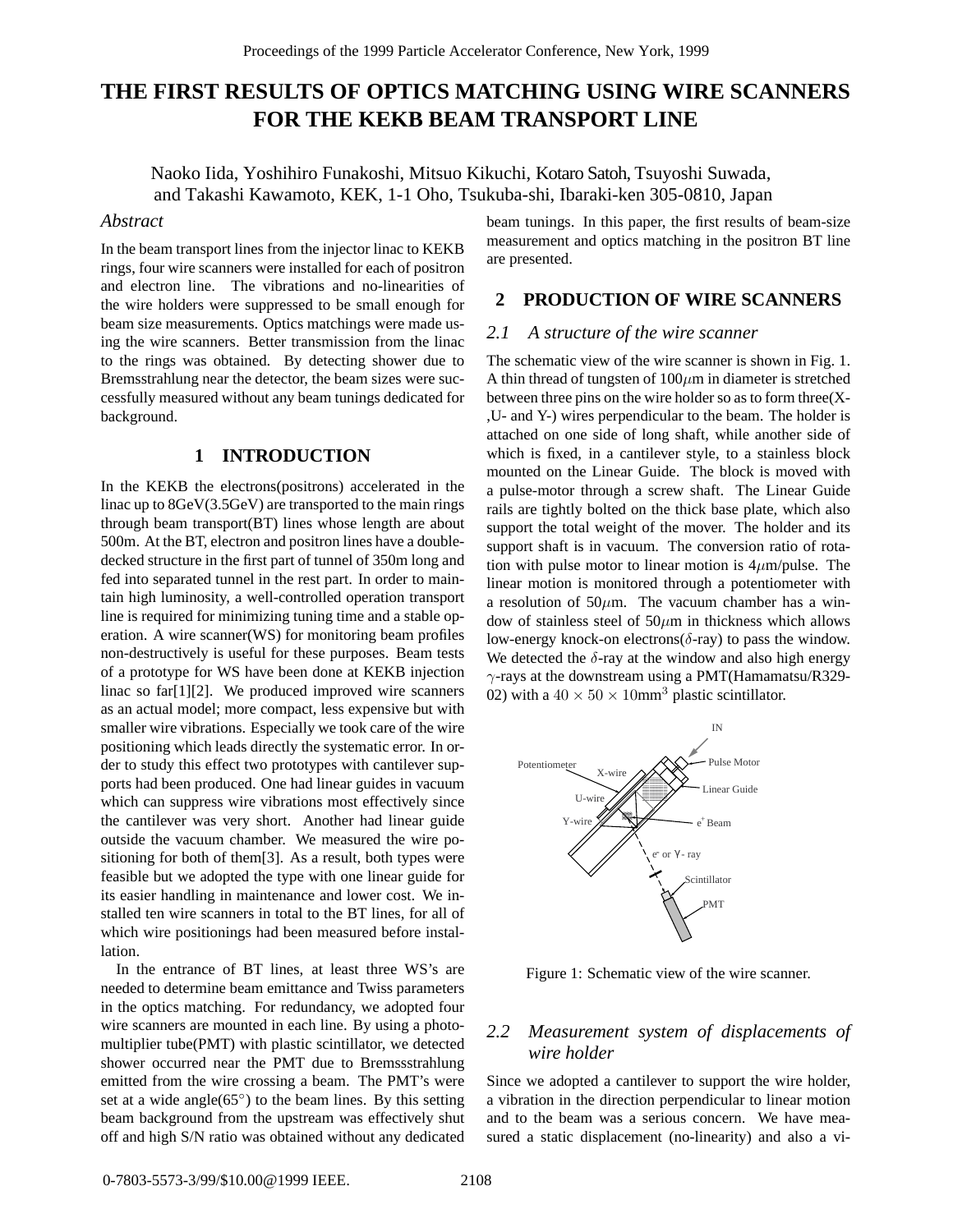bration during linear motion. The layout of measuring system is shown in Fig. 2. A laser displacement-meter, KEYENCE/LC2430, was placed at the side of the wire holder. The LC2430 measures the distance from the surface reflecting the emitted laser light, using a built-in positionsensitive detector(PSD). The resolution is  $0.02 \mu$ m. As a reflector, we attached a block gauge with flatness of less than 0.1 $\mu$ m and with area of 30×10mm<sup>2</sup> on the one side of the holder. We measured the displacements for all of ten WS's to be installed within the area of the block gauge. The linear motion was monitored with a magnescale. The measurement was done without a vacuum vessel. The pulse rate of the pulse motor was 1kHz. The results were: maximum amplitude of non-linear displacement was  $\pm 8\mu$ m in peakto-peak, maximum amplitude of vibration was  $\pm 10 \mu m$  in peak-to-peak. These are sufficiently small for the present beam size.



Figure 2: Schematic view of vibration measurement system.

## **3 OPTICS MATCHING**

#### *3.1 Arrangement of the wire scanners*

The four wire scanners were placed at the downstream of quadrupole magnets for each of the positron and electron line. The arrangement of WS's in the positron line is shown in Fig 3. Two detectors(PMT's with plastic scintillators) were set for the four wire scanners: One PMT located near the C-wire detects high energy particles emitted from wires of "A" and "B", while another PMT near the D-wire detects particles emitted from wires of "C" and "D". For electron line, all detectors sit on in the same manner as "D" detector. The PMT was placed just downstream of the window with 65<sup>°</sup> in angle to the beam line. The detectors were surrounded by lead shield of 66mm in thickness in all direction, while to the upstream side the thickness was 166mm. The signal from PMT was put into the CAMAC ADC/2249W, LeCroy. The data were taken by a VME system via CAMAC serial highway.



Figure 3: The arrangement of WS's in the positron line

#### *3.2 Beam optics in the wire scanners*

The four wire scanners were placed at a regular section of long straight, where the phase advance is  $\pi/2$  for both of the horizontal and vertical planes. At the region, there is no dispersion in the design. A- and C-(B- and D-) wire scanners were placed at the downstream of the defocusing(focusing) quadrupole magnets. A matching of Twiss parameters to the linac was done by using all quadrupole magnets upstream the wire scanners, under the condition that the dispersion is to be closed and beta functions at some points not exceed some maximum values.

#### *3.3 Measurement of beam sizes*

The typical results of beam-size measurements are shown in Fig. 4 and 5 for electron(C-wire) and positron(A-wire) line,respectively. The horizontal axis is a position of wire holder along the scanning direction and the vertical axis is ADC count of the signal. We can clearly see three peaks corresponding to the Y, U and X wires crossing the beam. Each peak was fitted to an asymmetric Gaussian shape. The beam sizes of Y and X were obtained from peak with divided by  $\sqrt{2}$ . The typical S/N ratio was about 45 and 7.5 for electron and positron. For A, B, C wire scanners, we observed high S/N ratios almost independent on the beam condition. This is because the background from beam halo was almost completely shielded with the lead blocks of 166mm( 30 radiation length ). On the other hand, the signal from electromagnetic shower occurred at the beam pipe near the detector, which was generated by Bremsstrahlung  $\gamma$ -rays from the upstream wire. Although the detector sits at the wide angle(65<sup>°</sup>), huge amount of Bremsstrahlung  $\gamma$ rays emitted in extremely small angle gives high S/N ratio. For D-wire scanner as shown in Fig 6, however, the PMT detects the small  $\delta$ -ray as the signal, while the background comes from the shower produced in front of the detector by beam halo. We needed some dedicated beam tunings in order to decrease the background.

#### *3.4 Matching*

We have made optics matching at the positron line. The beam sizes at the four wire scanners were used to ob-